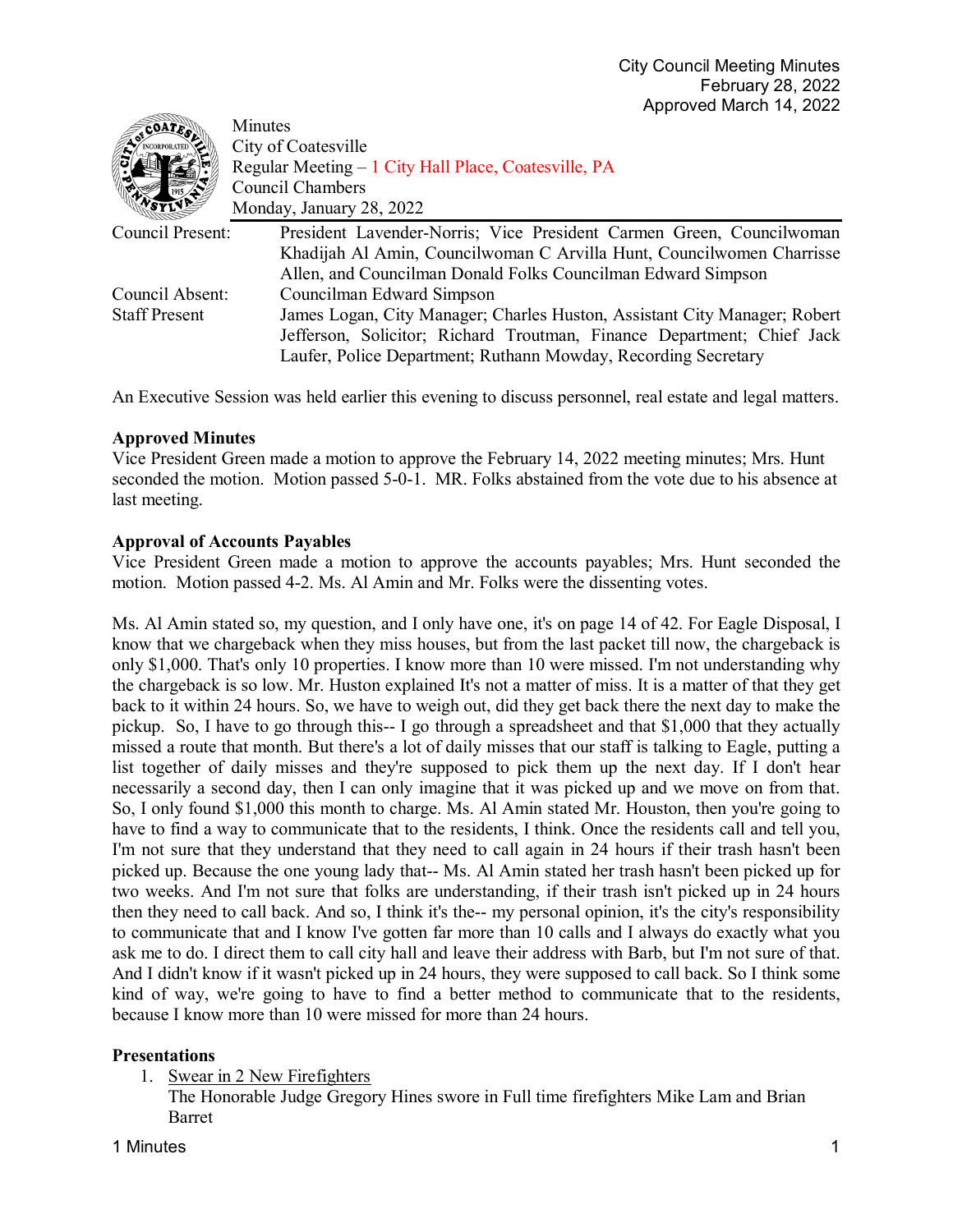# 2. Jazz Café – Bridget Dudley, Dennis Dantzler

Ms. Dudley wished everyone s good evening. First, I'd like to say good evening to Mr. Logan, Madam President, and council members. Good evening. Good evening, everyone. We're here before you in reference to our request for a parking lease. In your packets, there was some information given to you which outlined the city's proposal and our counterproposal, and first we would like to start out by thanking Mr. Logan and Mrs. Hunt, for taking time out of their schedule to meet with us on January 20th, regarding our parking lease and valet parking request. It was a good meeting, and we got a lot of good feedback from the both of them. And in doing so, they, the overall proposal from the city was that the lease request to rent the district court space and also the two locations in front of the jazz club, 230 and 236 would be acceptable. And we would be permitted to put covers over those meters in the front of those two said address locations, and that it would be our responsibility to ask people to move if they should be occupying that space at the time we're going to hood those meters, which would be a little before 5 o'clock, and then we would remove them upon closing at 1:00 AM. We're asking if-- and we're not really sure how this procedure goes, but we're going to ask anyway-- if, in fact, our counterproposal and this whole process could be voted on today at this meeting. I'm not sure if that's protocol or how that goes, but we're just putting that out there because we're trying to bring this to closure and get this component completed and done so that we can move on with the next task of opening the café. In your packet that we presented to you all, there was the city's proposal. I summarized the city's proposal, and also I submitted our counterproposal. Just so you know, our business is pretty small. Our capacity is 60 seats in the café so based on that, we're very budget-conscious and we're trying to get everything to come together financially as well. Our hours are from 5:00 PM to 1:00 AM and we operate Wednesday, Thursday, Friday, Saturday, and then on Sundays, we would be operating from 11:00 AM to approximately 4:00 PM on Sunday, with the brunch. As previously stated in our prior presentation, the lease would allow us to meet one of our business goals and that goal was to basically provide safe and secure access to parking. As you know, parking is a great challenge right now and there is a study that's going on which we were actually-- participated in the meeting which was very helpful and was really good meeting. But that process is going to take a number of years. And even if this is just an interim until that is determined and decided as to how Coatesville is going to handle the shortage of parking within the city, we would appreciate that as well. We're asking for a five-year lease. That may be a bit long but like I said, in the event that the final outcomes from this parking study show something sooner than within five years, then of course that's something that could be renegotiated or rediscussed, or however you always do it. But the bottom-line is that we want to help Coatesville generate revenue into the city, by bringing in this business venue that we're offering to the city. And I think we've gone over it a number of times and we've been really talking about this probably since the beginning of 2021. And like I said we're pretty much getting ready to hit the point and then start going down on the other side of the hill, which will be the construction inside of the building and getting things up and running. Hopefully by the end of spring, early summer. That is our target date to opening. So that's why there's this urgency of trying to get this put in place that is workable with everyone, with the city council and with Andre's Jazz Café. We thank you in advance for all your support that you have shown us since we started this process. We appreciate your time, your energy, your comments, and your feedback. But the bottom-line is that we can't do it on our own. And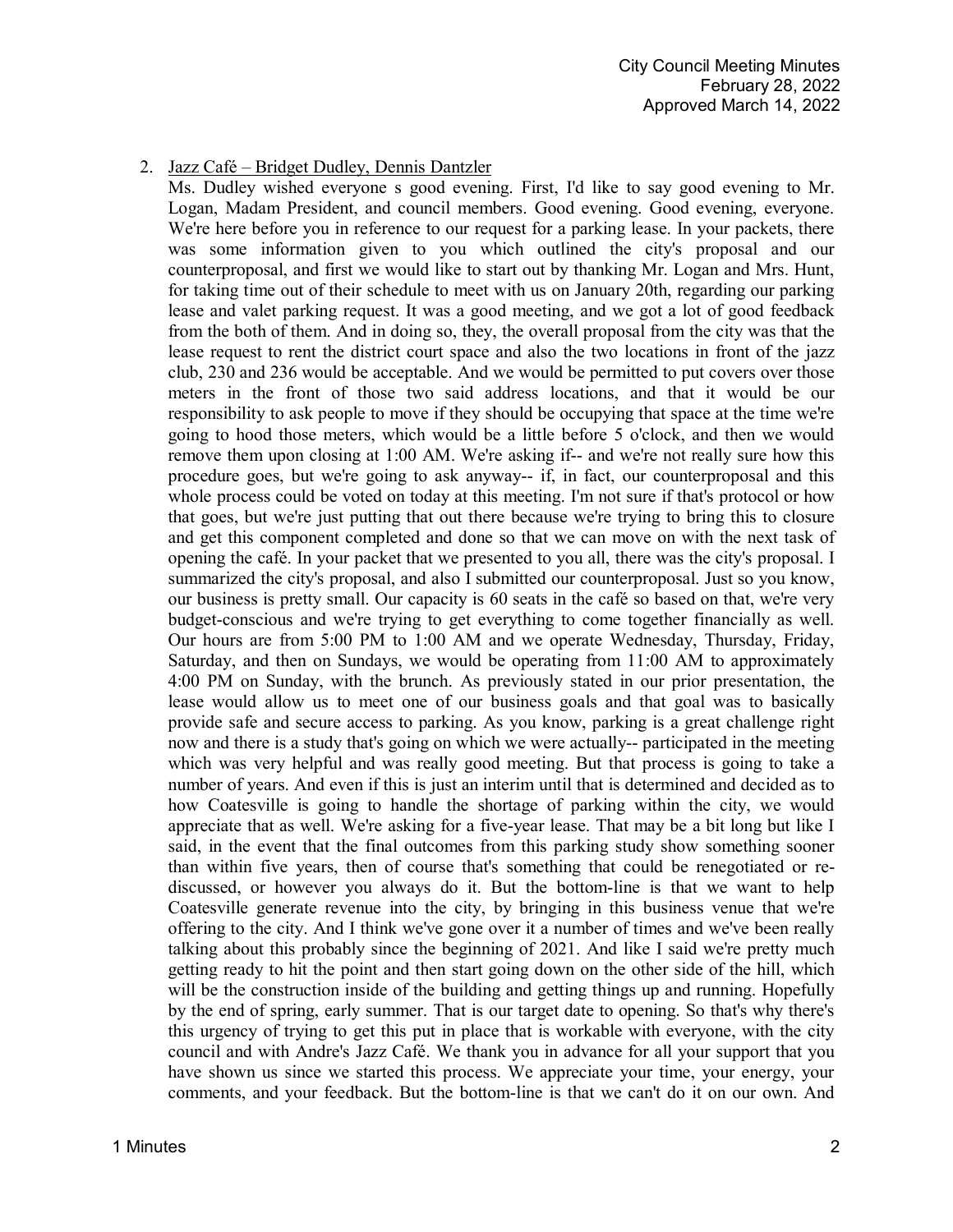questions. Ms. Al Amin asked if the proposed \$6 per space is for an eight-hour period. Because you're open for eight hours, right? MS. Dudley replied yes. Ms. Al Amin stated so, the \$6 that Mr. Logan proposed is actually less than what it would cost at the parking meter, right? Because the parking meter is \$1 an hour. So a space at a parking meter for eight hours would be \$8. So Mr. Logan's proposed cost is actually less than what the meter would cost, correct? Ms.

Dudley replied this is true. But however, the caveat to that is that we looked at and have considered is the fact that there is no charge for metered parking at this time past 5 o'clock. So that's basically what we're looking at. There's no fee for parking on Sundays either. Ms. Al Amin explained our lot across the street from City Hall, anyone using one of the city's parking lots, there is a fee for folks to park there overnight. They have to have a permit. So that's not free parking for anyone either overnight. The meters are free, but leasing the parking lots are not-- they're not included in the metered parking.

Ms. Dudley stated okay. Well, I did not see where the district court parking lot was permit parking. I have seen that for some of the other parking lots. So, I can go back and look at that article again, but I did not-- unfortunately, I did not see that. Ms. Al Amin explained not the district court, the parking lot across the street. The district court, we don't allow people to use that for overnight parking. Ms. Dudley explained we would not be overnight, and it would just be during those hours of operation. So, we're not seeking to have overnight parking, it's just for that period of time, like I said from 5:00 to 1:00 AM, 5:00 PM to 1:00 AM. So we're not-- Ms. Al Amin explained I do get that, but I'm just saying the proposed fee that Mr. Logan and you met with Councilwoman Hunt as well. So, the proposed fee that they came up with, I mean, I don't know what the plans for that was but it is less than what it costs to park at the meters. During our event, we're going to collect money for the meters. And as Coatesville grows and more establishments open up, the metered parking out front I'm sure at some point will extend like every other municipality does. Vice President Green stated there is liability. Ms. Dudley explained we will have liability insurance and also the valet company has to have liability insurance. And as Mr. Logan had stated that they also have to have an application to do business with the city because it will be a private entity that's going to be responsible for that. So, there will be the liability, like I said, from our business liability but also the vendor that's providing the service will also have to have liability insurance as well. President Lavender Norris asked if there are any other questions or comments? I can tell you Ms. Dudley, that we cannot vote on that this evening because we cannot address our agenda. We can't make amendments to it. So we can put it on the next agenda for our next meeting. We can't add or take anything away from the current agenda. Ms. Dudley asked for a vote, you're referring? President Lavender Norris replied yes. President Green explained on the on the contractual thing. We have to discuss the contract. Now, you're wanting us to vote on the contract that you gave. I haven't even read the contract. Does it need to be a more definitive contract? On the contractual thing. We have to discuss the contract. Ms. Dudley asked for clarification then because the district court parking lot, is that a metered-- I mean, a permitted parking lot? That's what I understood this Al Amin to indicate that you can't park there unless you have a permit. Vice President Green explained but it's public-- and I'm not even sure and I'm not going to say, but it's a public parking lot that you are asking us to not allow anyone else to park here, that you have the lot for \$200 a month. That's her issue. I think that the issue is you're asking us to give you the lot for \$200 a month as opposed to Mr.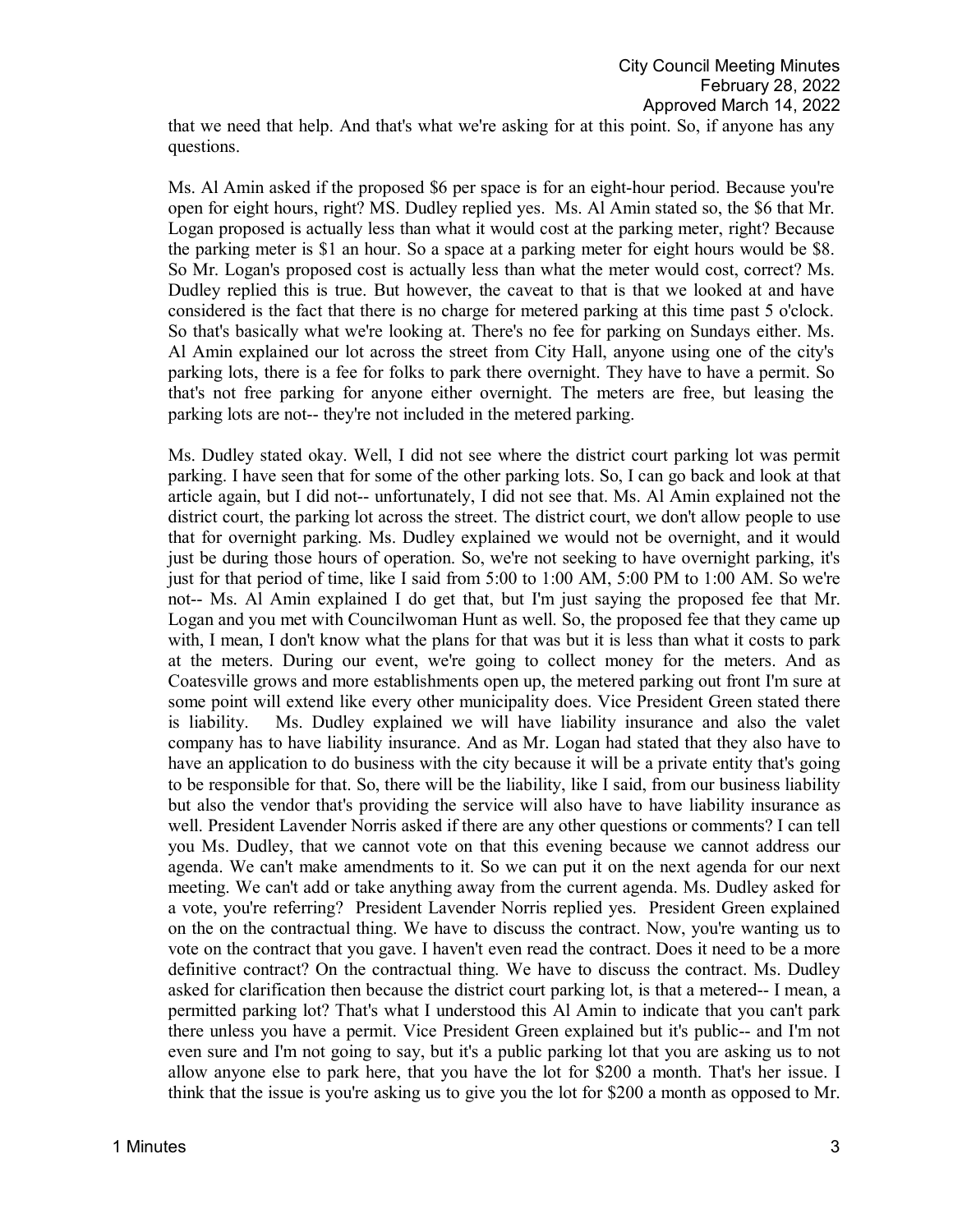Logan's proposal to you for renting the lot. Ms. Dudley explained no, we're not asking you to give it to us. We're asking to rent.

Vice President Green explained I wasn't saying give. Your proposal that you pay \$200 a month for the lot for every day that you're open, as opposed to Mr. Logan's proposal of \$800 on that per month. That's the proposal. MS. Dudley explained his proposal was \$810 per week. Vice President Green asked how many days are you open. Ms. Dudley replied Wednesday through Sunday. Vice President Green explained it's \$6 a spot, right, for 27 spots [inaudible]. Do you think that you need that many spots? Like do you have-- you know what I mean? He's giving you the rate so you can choose. Was that an option, how many slots you want to reserve 27? Mr. Logan explained the rate is just based on the number of spaces. Mr. Dantzler stated So basically, I think it's four days. We're going to use it 15 days out of a month. That's it. So 15 days out of the month, so. And what you're proposing is really out of our league. We can't afford to pay that \$810 per week. We can't afford to pay that. Well, like I said, we just started. We're not even open yet, so. All the money that we've been putting into this so far has been our profits. And it's a lot. I mean, as time goes on we'd be more happy to increase the rent. At least if we would make more money, we'd be more than happy to increase. Vice President Green explained what I'm saying is, I guess he gave you that rate based on 27 slots. So you may not-- you won't need 27, you may want to reserve 10. You know what I mean? As opposed to the-- the \$810 represents all 27. Ms. Dudley replied correct, that's correct. Vice President Green stated you may not want 27. You may only want 10. So it'd be 10 spots at that \$6 rate. President lavender Norris asked To me, we're talking roughly \$3,200 a month at Mr. Logan's proposal. So as opposed to 3,200 for him, you want us to take it from 3,200 to just 200 a month? Ms. Dudley replied Well, that's what we're saying. Bottom-line, when you're negotiating, okay-- I mean, Mr. Logan has put out what he feels is equitable. And we have gone to what we feel we can handle. Now, if Mr. Logan says, "Well, you guys say well--" I mean, let's just keep it real. If you say, "Well, that's too low. I mean, what's the absolute best you can do?" I mean, it's just like when you purchase a home or anything else, or a car, you negotiate. That's just a part of doing business. But we're trying to be very upfront and honest about what our means are. And this is what our means are right now. Now, maybe that will change. I mean, maybe we don't need 27 spots. But then maybe we end up needing 50 spots. I mean, that part, I don't know. I can't say how many people but we're not going to be charging people an arm and leg for valet parking for one thing. Because that's not what we want people to have to focus on, that I got to pay you a Philly rate to valet park my car. No. It's going to be affordable and reasonable. And that, basically, there's no profit in that. That's really going to cover the cost of the service. We're not looking-- that was not put in as a profit-making component in our business plan, to do the valet parking. Yeah. It's more of a service. Vice President Green stated the thing is that it is a public parking lot that we set precedent to-- every business wants parking. Every business wants more parking. So, do we do this? If we set this like this, you're asking for a private agreement at \$200 a month. If we do that then what do we do for the next business? Because these are public properties. Not like it's private entities. Actually, this is public parking which ordinary resident who lives on that street will have to pay to park during the day while they're in their house. We charge them \$1 an hour. And that's where they live. That's not a profit business. That's just a residential. And they're paying \$1 an hour to park there during the course of the day when the meter is charged. Now, at night they don't pay. Okay. But during the day, they pay \$1 an hour. And you're asking us to waive that for you, a business, to make a profit, over a resident, who lives there, who's paying to park where they live. Ms. Dudley clarified that they never asked to be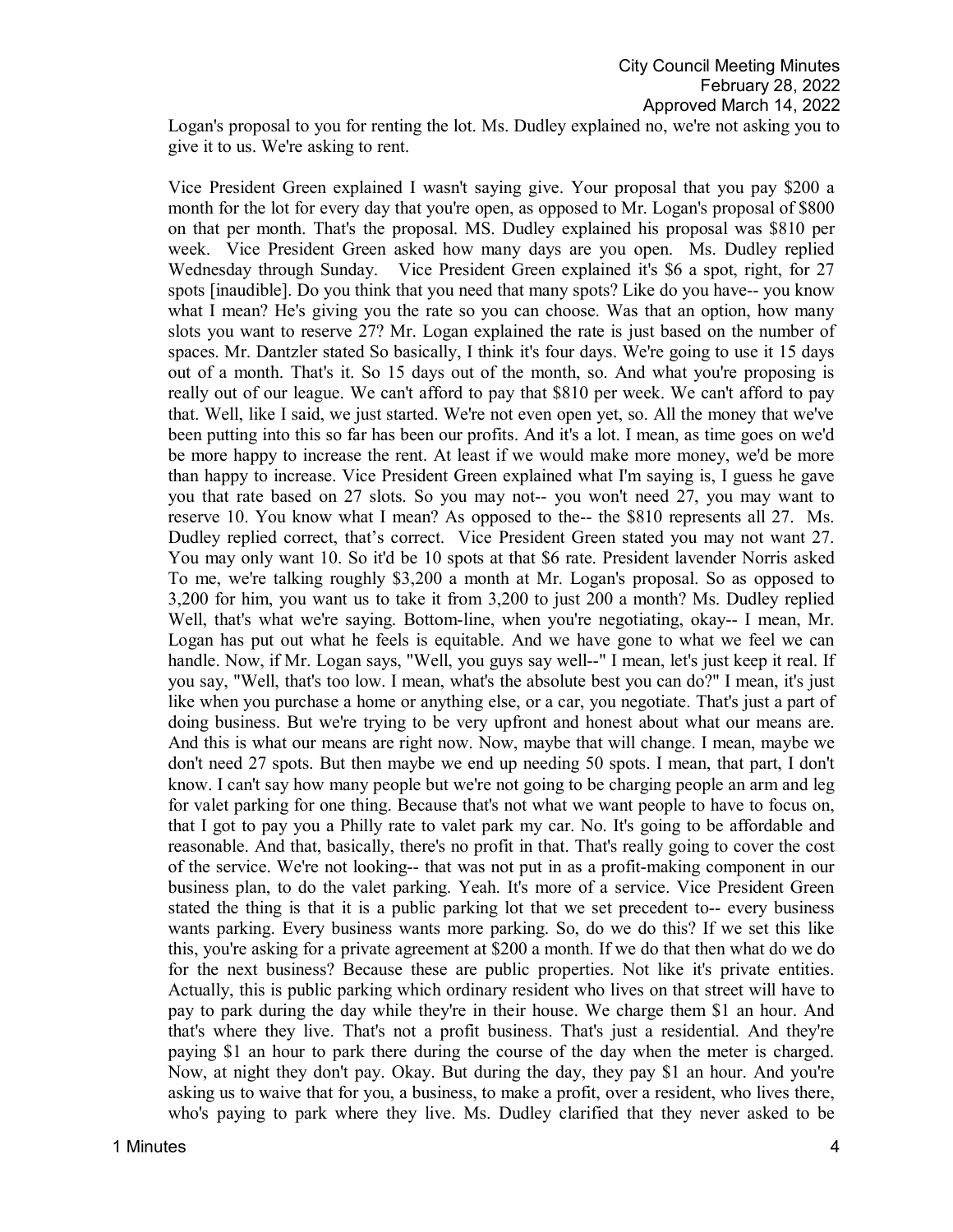waived. Vice President Green explained it was not waived it was \$200 a month. You don't understand what I'm saying. I'm not saying anything about you to be given something. If I'm using the wrong word, I'm sorry. I mean, I'm just saying that you're proposing \$200 a month for the parking, as opposed to a resident, who lives there who pays \$1 an hour during the morning till 5 o'clock. So you're asking for us to waive or reduce for your for-profit business, as opposed to the resident who lives there, who has to park there because of parking meter charges them \$1 an hour. Ms. Dudley asked what do you charge for the district court parking lot? What is the permit rate? Mr. Logan explained district court is part of the City Hall's building. It's part of the municipality. We don't charge during the day for parking, we don't charge at night. It's part of this building. That's why, what they're proposing is a totally different lease agreement. There's no parking in district court. No one parks in district court unless it's during business hours. So it's not open for parking at all. Ms. Dudley asked how come that's been presented, then? If that was never an option-- it hasn't been presented. Mr. Logan replied you've asked me if the city would entertain allowing you to park in district court. I said, "Yeah, that's possible. Yes, that's possible." Because we don't use it at night. So it would be-- you would pay whatever the parking amount is if that particular lot was a kiosk or if it was meter, and that's the number I gave you. Vice President Green explained the reason is during the day, you can't park in the district court lot. They have to pay at the meter. Even though the parking lot is open, they can't park there during the course of the day. You know what I mean?

Mr. Jefferson explained and this is just in the presentation blocks. So, no decision will be made tonight formally, just their presentation to council. So, this may be something that may be discussed later with Mr. Logan and the applicants or the requesters. So, I don't know-- Vice President Green stated but yeah, if we could because there's a big gap in the difference between the district court and municipality. So a huge a gap. So something has to come in the middle. You know what I mean? Because I can't, I mean, I can't justify for-profit business allowing you to pay a small amount like that, and then making residents pay \$8 or \$1 an hour for parking for being at home. That's my position. So I think that we-- coming in the middle for something like that has to be worked out. But I just can't justify someone paying more to be in their home than a valid business, for-profit business. Mrs. Hunt stated that I think when we had the meeting and we discussed about the fees and they had talked about the amount of it, and it was suggested, they asked if they could negotiate the price. And so that's where we were. Okay, you go come back with a price-- or rather the quote, rather. Not a price, a quote. And they present it to council, and we'll see where we go with it. And I think that's where they come up with the \$200 or what they thought was good. But I think even though they're meeting several times, can get discussed about the afterhours if there is no fee to park, so is there some kind of way we can work with that? But again, with the municipal parking lot of the court, then it's not really open to the public just to park. So, I think what we have to do is get a better quote and then go back and discuss it. Mr. Dantzler thanked Mrs. Hunt. Vice President Green stated I think this parking study is so overdue. We ran into the same issue with OIC and they had to rent a lot from the church to provide for their people coming in to take classes. You know what I mean? And they had to pay to do that, they had to pay for the people that come in. MS. Dudley stated I understand. And trust me, this was not the first place we looked at. So, I mean, we're trying to make it work, so, and trying to keep people safe. That's really the biggest thing about this. And safety is just really crucial. Mrs. Hunt stated okay. I mean, I'm very aware and sensitive of a startup business. Been there. Done that. So sometimes, in order to get up and moving, you have to compromise a little. So as much as you may want the valet parking right now, is that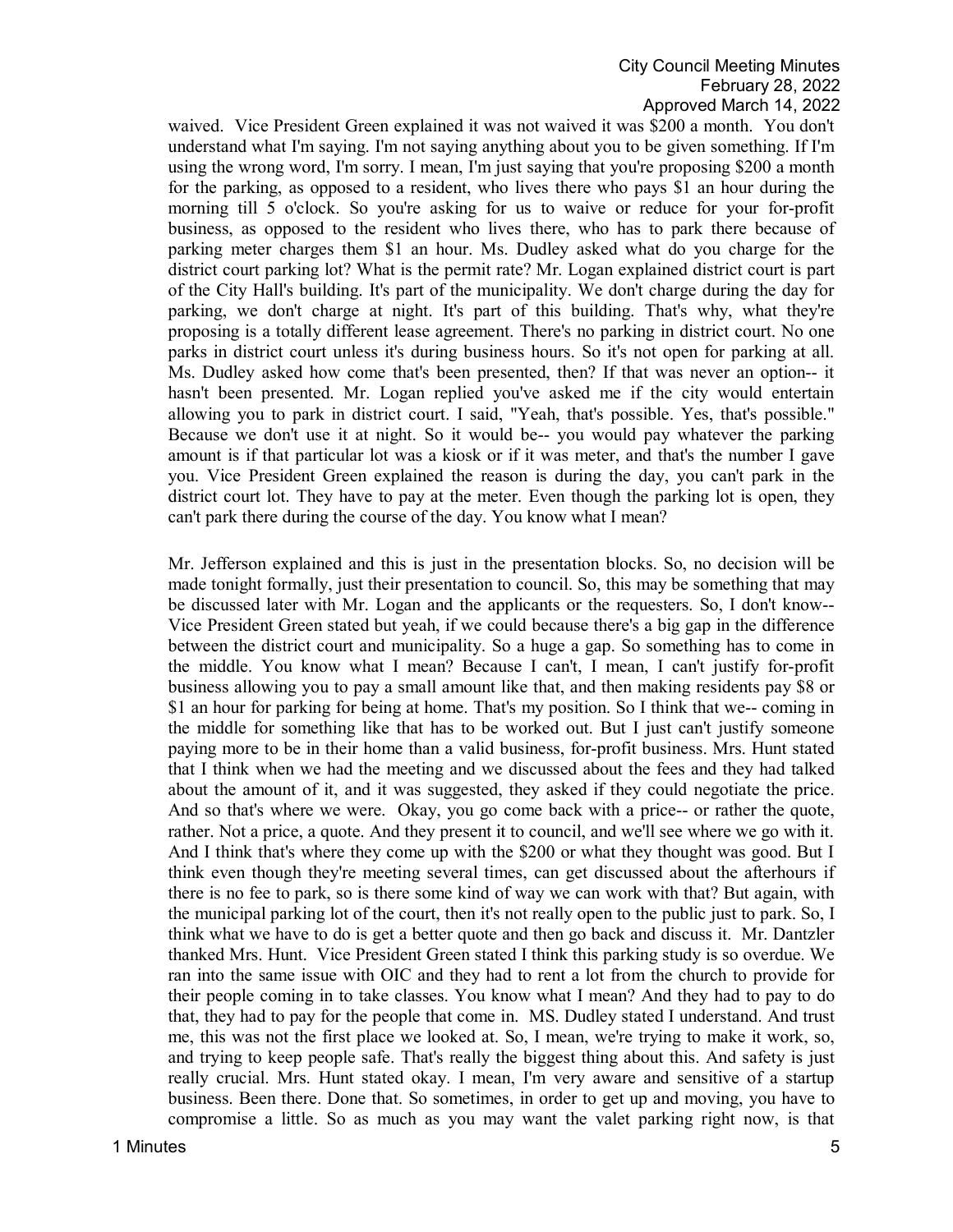something that can be put on hold until you actually see the volume of your business, the clientele of your business, start being able to make a profit from the business as opposed to going into total debt with everything on trying to get started? And I know what your concerns are. But I'm just putting that out there. Ms. Dudley said well, that's just one of the attractions, really, also, because Coatesville is just suffering for parking. I mean, it just really is. And some businesses have an adjacent lot. Unfortunately, we do not and you can't park in the rear. So with respect to that, it's just-- Mrs. Hunt said I mean, the offering is certainly a great feature. It's certainly a great feature to be able to offer that. But we have to look at the bottom-line. We're going to send people to make sure it is something that's feasible to have at the very beginning of the onset of the business. Or if it's something that you can entertain adding-- being able to add that as a feature. Mr. Dantzler said That's something we can think about. This is basically what boils down to the breakdown of Coatesville, except not for the sake of people who've walked out arrived at 2 o'clock, 1 o'clock in the morning, 10 o'clock at nighttime. Ms. Dudley explained people aren't parking their cars. So nobody is going to be entering that lot. President Lavender Norris stated we can have this discussion. But what I'm saying is we can have this discussion another time. Because we have other matters on our agenda that we have to get to. Please, don't think we're shutting you down. We have to keep moving forward. We've been on this since 8:02 and it's 8:28. We haven't gotten any further. The discussion has gone in circles so it's going to end up being a matter of sitting down at the table. And honestly, it's going to cost you and it's going to cost the city at the same time to come to a happy medium. But that discussion and that medium is not going to be found here tonight. That's the bottom-line. We can't vote on it so take the time, tease it out as much as you possibly can, then we can put it on the agenda for a vote.

Mr. Dantzler asked when can we meet with you guys? I mean, we've been trying to end this thing since April. He asked if we need to meet with all of you guys if possible because every time we come back something's changed. Mr. Jefferson explained It would be a discussion involving a business so you can't discuss it, either. So you would be physically having a discussion whether a decision is ultimately made or not. You would still be discussing agency business which would be problematic under the Sunshine Act. Vice President Green stated you can meet with Mr. Logan and Mrs. Hunt and if they want to set up the meeting with them, I'll come to the meeting.

# **Discussion Items**

1. Minutes

There was no discussion on meeting minutes.

#### **Citizens Hearings – Regular Action Items Only (3 Minutes)**

#### Lauren Shannon-Bailey

Ms. Shannon Bailey wished everyone a good evening. Thank you for the opportunity to just to briefly talk about the resolution which we're hoping that you all will vote on tonight. I just wanted to point out a few reminders. The Coatesville Area School District was short \$30,793 and-- 30,793, \$295 according to the PA benchmark for basic adequacy. So that's one of the primary reasons why this resolution is important. And then I'm happy to inform you that in addition to the Coatesville Area School District, we have had Caln Township signed a resolution the week of the 8th of February. And then following Caln Township we had Valley Township to sign it on the 15th. And then the League of Women Voters of Chester County signed a resolution about three weeks ago. And then our first church in Coatesville, Tabernacle Baptist Church, signed a resolution last week. So we are moving forward. We are planning to send the resolution to some of our other churches. We have sent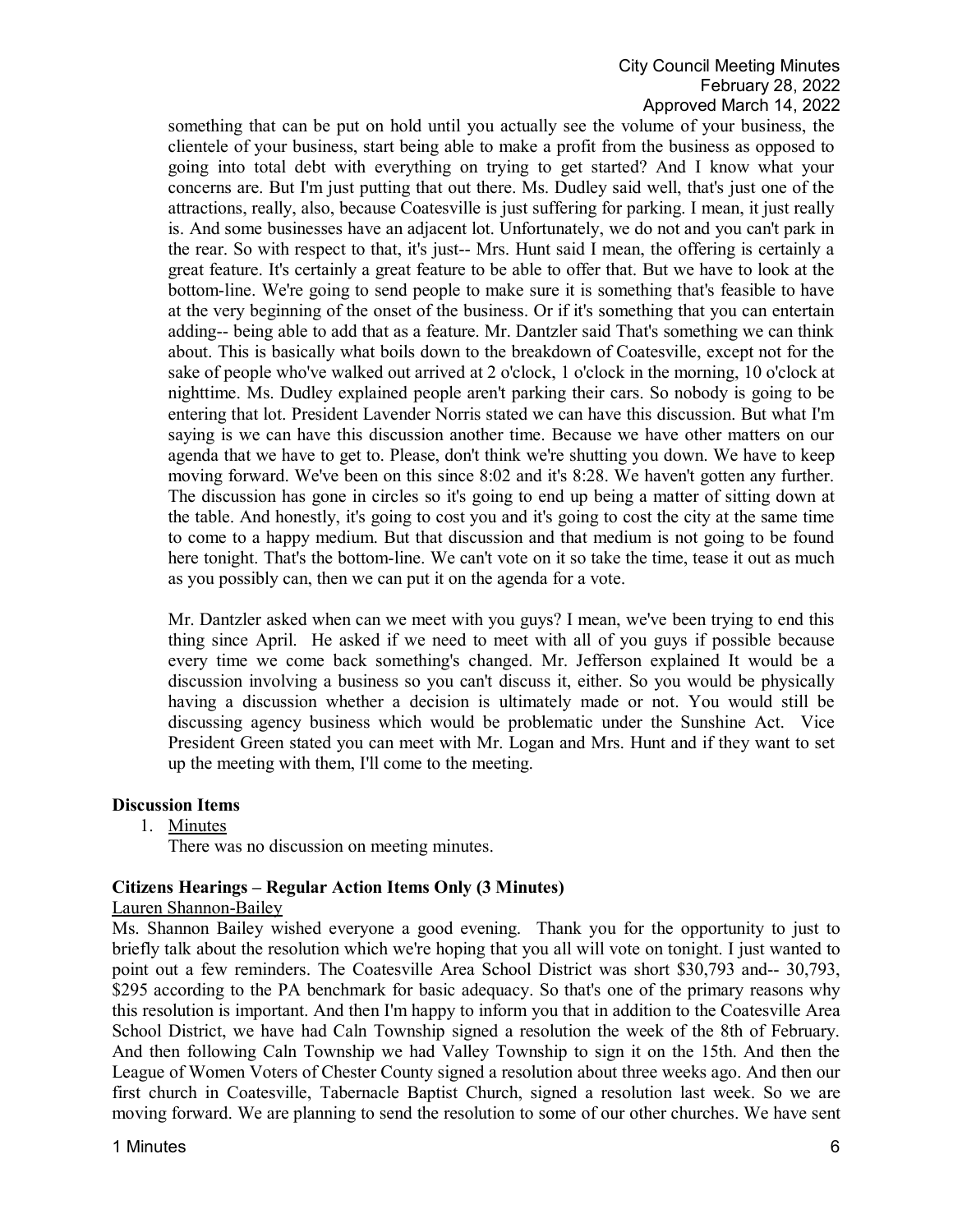it to Representative Dan Williams, we have not heard from him yet. But we're hoping that he will sign a resolution. So just really quick, it is vital people in every corner of the Commonwealth are talking about the issues of fair and adequate and state funding for our public schools. Public education advocates have a very important role to play in demanding action and then holding state lawmakers accountable; for ensuring that all schools receive adequate and equitable funding to meet children's educational needs. We must raise awareness of the school funding problem in our communities and demand action from every branch of government. And with that, I want to thank Arden Hunt and Committed to Coatesville for her ongoing support. The Coatesville community area parents. They are also very supportive. And then, finally, Education Voters, PA have also been on our team. So thank you all from the bottom of our hearts on behalf of all of our students all over this great city and this community for your anticipated support. Any questions or any information I could expound on?

Vice President Green made a motion to close citizens gearings on regular action items only; Ms. Allen seconded the motion. Motion passed 6-0.

# **Regular Action Items**

- 1. Receive and consider a motion to accept a Resolution on Quality Educational System Ms. Al Amin made a motion to support a Resolution on Quality Educational System; Mrs. Hunt seconded the motion. Motion passed 6-0.
- 2. Receive and consider a motion for first reading and authorization to advertise, an ordinance authorizing the City of Coatesville to sell the City's property located at 99 North 9<sup>th</sup> Avenue, Coatesville, Chester County, Pennsylvania, to the Coatesville Youth Initiative, a Pennsylvania Non-Profit Corporation, for purposes of constructing and maintaining a new community center to carry out the programs and mission of the Coatesville Youth Initiative, for a sale price of ten dollars.

Vice President Green made a motion to approve first reading and authorization to advertise, an ordinance authorizing the City of Coatesville to sell the City's property located at 99 North 9<sup>th</sup> Avenue, Coatesville, Chester County, Pennsylvania, to the Coatesville Youth Initiative, a Pennsylvania Non-Profit Corporation, for purposes of constructing and maintaining a new community center to carry out the programs and mission of the Coatesville Youth Initiative, for a sale price of ten dollars; Mr. Folks seconded the motion. Motion passed 6-0.

3. Receive and consider a motion authorizing the advertisement of the City of Coatesville Collection of Residential and Municipal Waste and Recyclables Instructions and Specifications to Bidders

Vice President Green made a motion authorizing the advertisement of the City of Coatesville Collection of Residential and Municipal Waste and Recyclables Instructions and Specifications to Bidders; Mr. Folks seconded the motion. Motion passed 6-0.

Mr. Logan explained this is part of the bid package for the City of Coatesville to request RFPs for the collection of residential and municipal waste. Right now, many of you know that we have Eagle Disposal that's basically our contractor. We are coming up in a few months at the end of that contract, and we want to prepare ourselves for an opportunity to look for another hauler or retain the services of Eagle. So, this particular bid packages allows-- I think, if not this week, early next week. Is that correct, Rich? This week? Mr. Troutman replied tomorrow. This will go out this week, and we hope to get a number of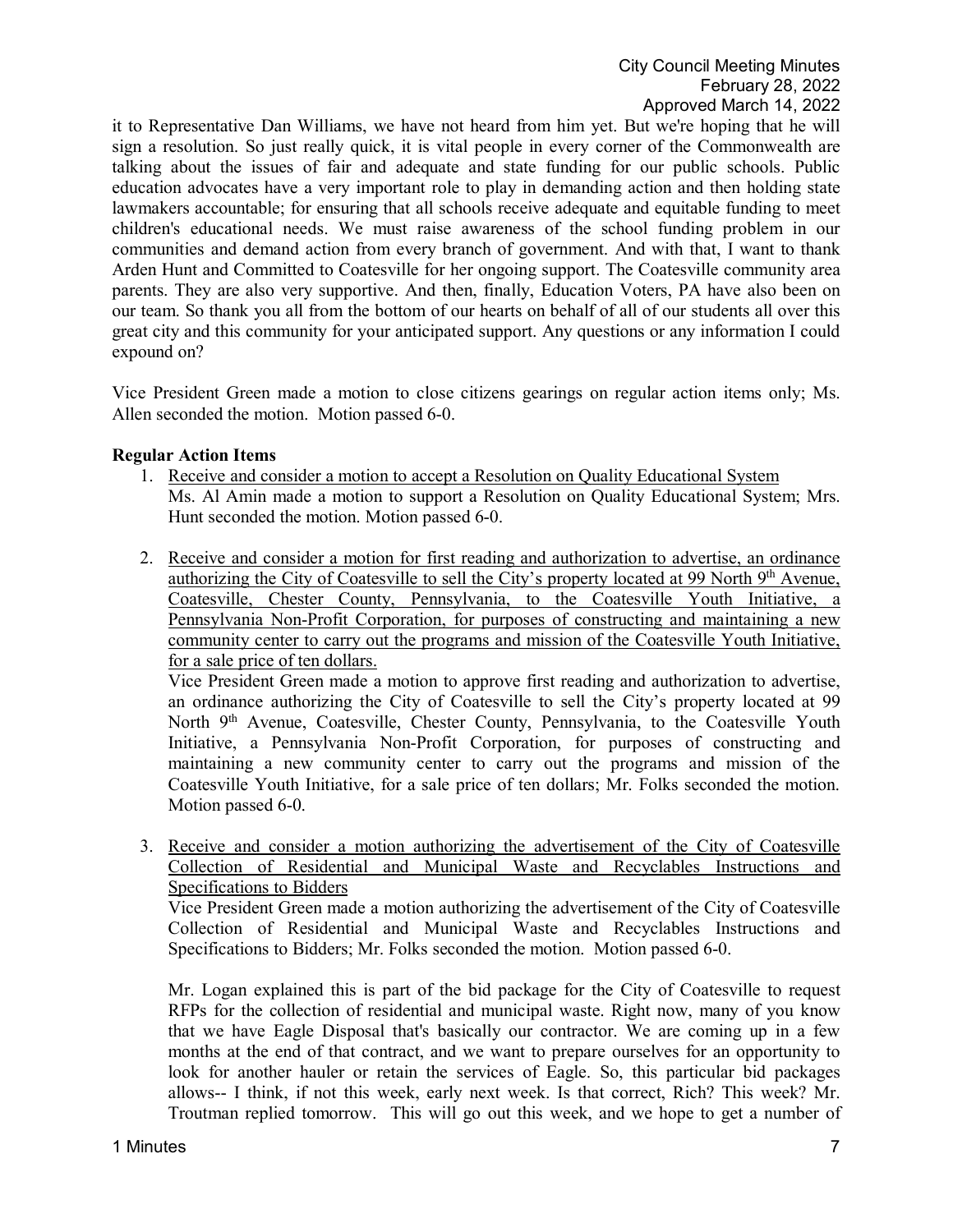interested parties. Mr. Logan thanked Mt. Troutman and Mr. Houston for all their hard work putting this together. We really appreciate it.

4. Receive and consider a motion for first reading and authorization to advertise, an Ordinance providing for the Amendment of the Coatesville Zoning Ordinance of 1995, as amended, and as codified at Chapter 224 of the City of Coatesville Code, regarding Article II, terminology, §224-8, definitions by adding definitions for "Indoor Recreation" and "performing Arts Center"; and Article XII, Flats Redevelopment District, §224-102, Flats Redevelopment District (FRD) Overlay District, by deleting and replacing the section in its entirety. Mr. Folks made a motion to approve first reading and authorization to advertise, an Ordinance providing for the Amendment of the Coatesville Zoning Ordinance of 1995, as amended, and as codified at Chapter 224 of the City of Coatesville Code, regarding Article II, terminology, §224-8, definitions by adding definitions for "Indoor Recreation" and "performing Arts Center"; and Article XII, Flats Redevelopment District, §224-102, Flats Redevelopment District (FRD) Overlay District, by deleting and replacing the section in its entirety; Vice President Green seconded the motion. Motion passed 6-0.

Mr. Jefferson explained this is a proposed zoning amendment by Mr. Wood and Mr. Gill, and their team. They're looking to redevelop what's called the flats. A particular area right off of Route 82 and 30, essentially. They're proposing to develop a sports complex center. In order to do that, it required a zoning ordinance amendment, and that is what the city engineer, Mr. Logan, Mr. Wood, and his team, Mr. Gill, and myself have all sort of worked together to come to a resolution in terms of what the ordinance would contain, in order for them to construct their ideal project in mind. So this is an ordinance. As it states, it deletes the entirety of the context of the flats and adds two definitions to the definition section for the purpose of ultimately, hopefully enacting what they proposed to be there. As always, with the risk, as soon as you amend the ordinance, the ordinance is amended. Whether that project ultimately comes to fruition or not, time will tell. But the hope is that it will. Mr. Jefferson explained this is a proposed zoning amendment by Mr. Wood and Mr. Gill, and their team. They're looking to redevelop what's called the flats. A particular area right off of Route 82 and 30, essentially. They're proposing to develop a sports complex center. In order to do that, it required a zoning ordinance amendment, and that is what the city engineer, Mr. Logan, Mr. Wood, and his team, Mr. Gill, and myself have all sort of worked together to come to a resolution in terms of what the ordinance would contain, in order for them to construct their ideal project in mind. So this is an ordinance. As it states, it deletes the entirety of the context of the flats and adds two definitions to the definition section for the purpose of ultimately, hopefully enacting what they proposed to be there. As always, with the risk, as soon as you amend the ordinance, the ordinance is amended. Whether that project ultimately comes to fruition or not, time will tell. But the hope is that it will.

Mrs. Hunt made a motion to close action items; MS. Al Amin seconded the motion. Motion passed 6-0.

#### **Reports**

# 1. Solicitor

Mr. Jefferson announced he provided a more detailed attorney-client privileged report to council. Since council's last meeting, I provided legal advice to the city regarding a potential amendment of the zoning ordinance that was first introduced a few seconds ago. I worked on an assignment in assumption of a lease of a particular property. I worked on an agreement of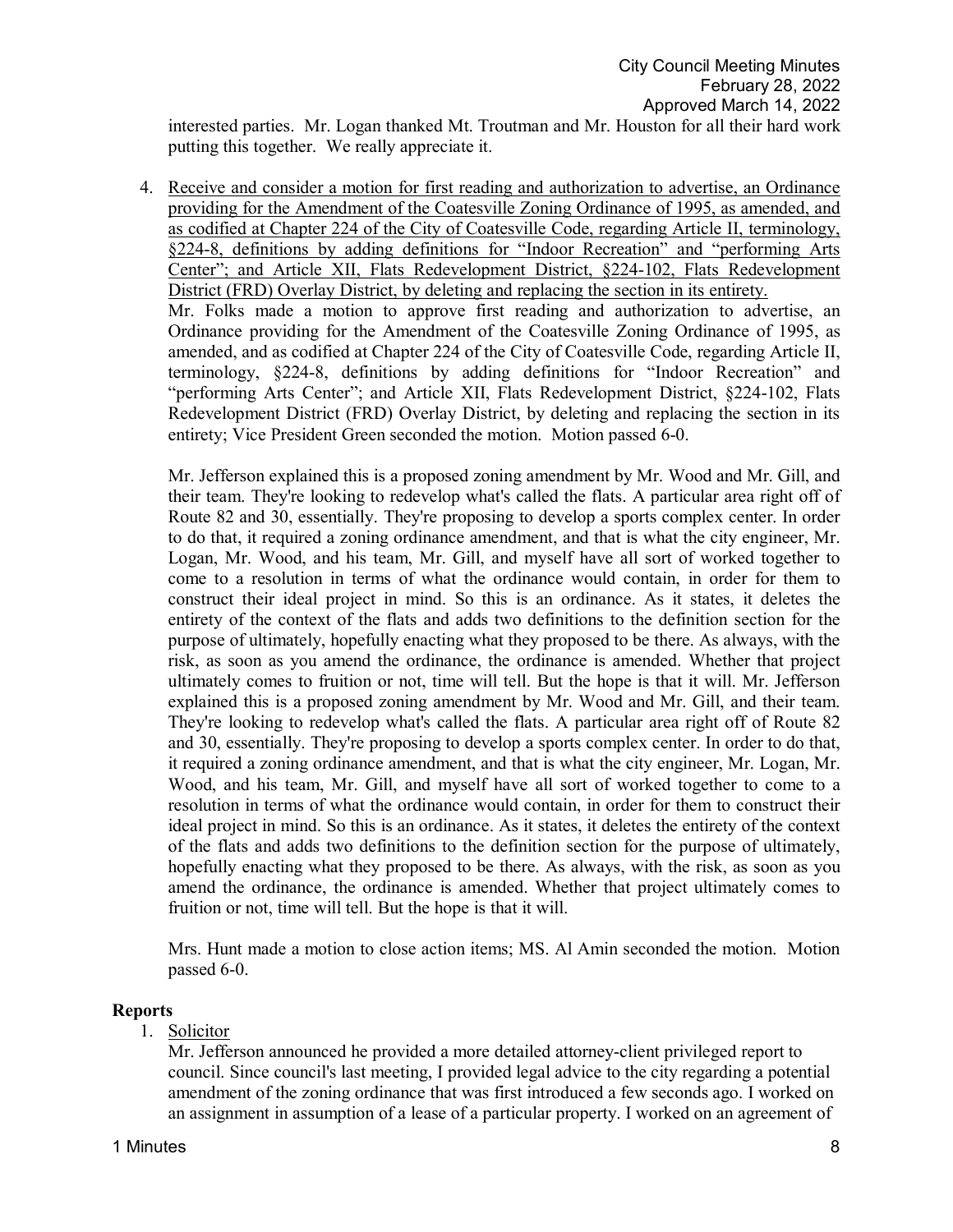sale of a particular property. I provided legal advice to the city regarding a zoning hearing board matter. I communicated with the city's insurance carrier regarding litigation. I communicated with the RDA solicitor regarding a lease of a particular property. I continued to work on an appeal to the Commonwealth Court, and just so-- there are several ordinances that have been introduced for the first time this evening. I will work with the city on the notice requirements for each of those. Zoning ordinance requires a lot of notices to be sent and potentially posted along the properties. There will be a hearing for that matter in the future. So, I will work with the city on all of the noticing requirements including the RFP to make sure that that's complied with per the charter, so. That is my report unless there are any questions.

# 2. City Manager

Mr. Logan announced in executive, I've provided an update on real estate projects here in the City of Coatesville. And just wanted to remind folks that beginning this month, the Coatesville Redevelopment Authority and the city administration launched an in-depth citywide analysis to observe the parking needs, some of the issues that we were just talking about a little bit earlier this evening. The parking study has been a project that's long overdue, here in the city. So, we hope that the findings will result in a lot of answers to what our parking issues are, right now, and what they will be moving forward. This is not only essential to the residents, and retail and commerce here in Coatesville, but companies seeking to invest here, want to know if Coatesville is inadequate or has adequate parking to meet their needs, and certainly, this particular study is going to help us identify that. The group that has come in to conduct this study, or I should say plan, is called the Desman Design Management. They were selected several months ago by the RDA. They are a nationally recognized firm that specializes in parking master planning and consultation, financial feasibility, operations design, and the alternatives, and more. So, we're looking forward to working with them. They have already conducted several interviews with some of our local businesses, our residents, and other stakeholders here in the community, so we are on our way. We are also making progress in a community development space with initiatives designed to help our local entrepreneurs - I mentioned this last month - but we are getting closer to the launch date of our entrepreneur program, as well as partnering with some outside organizations to bring our summer business or pop-ups, as most people know them, to make them a lot more larger, a little bit more appealing to the surrounding areas. So, we're looking forward to partnering with some of those who have come forward and shared their interest in partnering with the City of Coatesville. The last item I have here is just a quick update and reminder that the city will host its 6th Annual Coatesville Invitational Vintage Grand Prix on Saturday, September 17th. We're very excited about that. And we hope to work with our Chamber as well as small businesses for another successful year. In addition to that - and I'll be sending out the notice in the next few weeks - the Unity Day Committee will be meeting to discuss Unity Day, which traditionally takes place the second Saturday, or just say the Saturday following 4th of July. So, we are going to be meeting to discuss the plans for 2022, and we hope that volunteers and those individuals that are listening will help you all come out and participate. And if you are able to volunteer on one of our committees, we welcome you. And that concludes my report.

# 3. Assistant City Manager

Mr. Houston said it is good to see everybody tonight. Hopefully, you all can hear me at this point in time, through working from home here on Zoom. As normal, we started off the COVID report and I'm actually glad to report that Chester County, numbers have dropped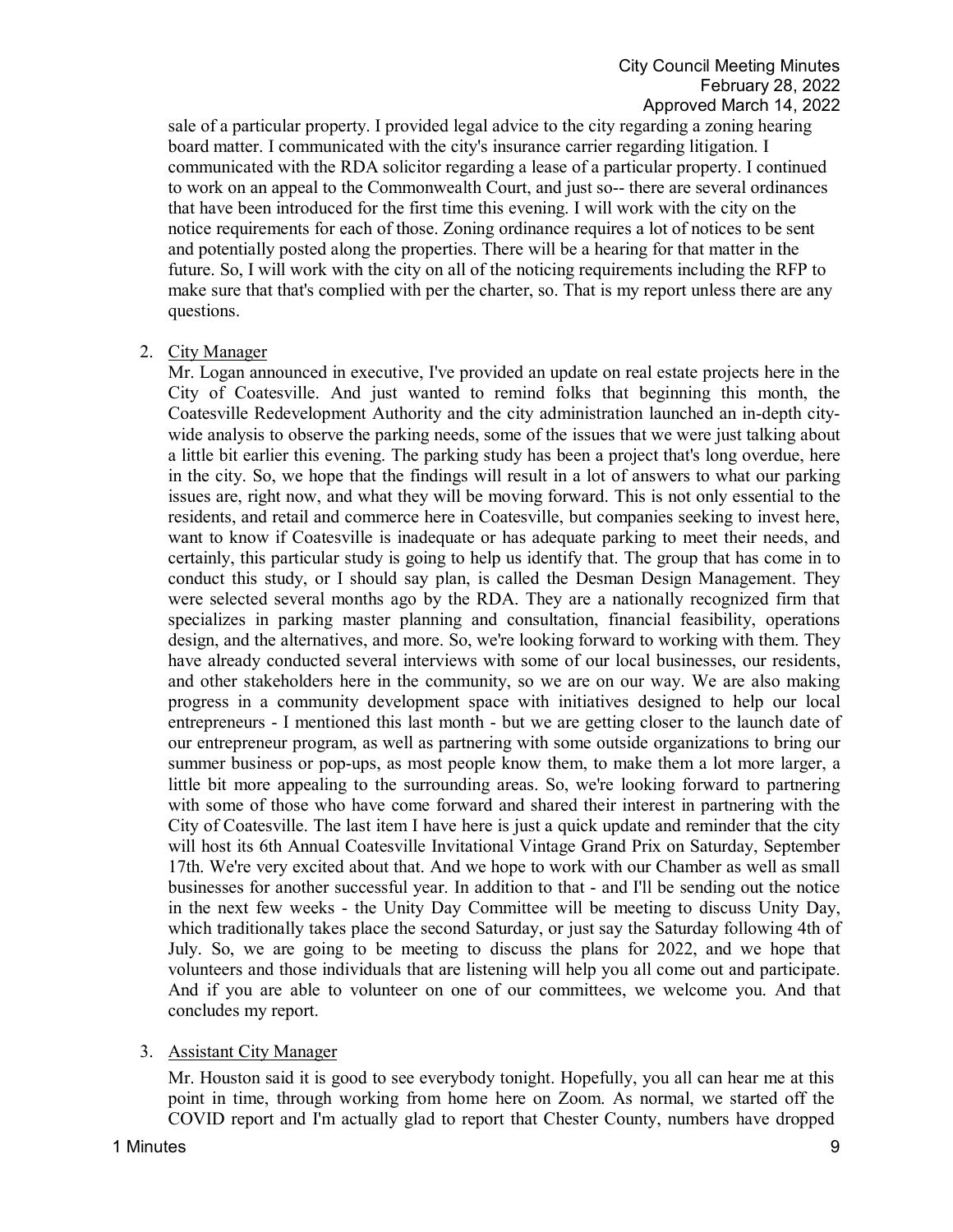from high to substantial. That is the first time in seven months that we have seen that happen. Four weeks ago, we were looking at over 255 incidents per 100,000. This past week it was 91. So, we are definitely making headway here in Chester County. Now, nationwide, you've seen the CDC trying to, kind of, get a grip on regions of the country, states around the country. Some states have opened up and have de-masked schools. We are still holding in Chester County, there has been no major decision in the County, and the state of Pennsylvania has not made a major decision. So, stay the course folks, we're still beating it down, but this is the lowest rate we've seen probably since I want to say last spring. So, making the right decisions, making the right directions has made it all positive impact on where we've been the last four weeks. So, congratulations to you all who unfortunately have been listening to me drone on about this for months, but it is a positive direction. On other things going on in the city, you heard a lot of things from James. You heard earlier, there is a bid going out for trash collection. And we know that this is a very hot topic in the city. So, the team that will evaluate will do the very best we can to identify the right fit for this community. So hopefully we'll get there and improve where we're going right now.

On the Public Works side, it's actually been very nice to have relatively mild weather. We've only had a couple of small incidents; some early morning icing but really nothing that really has attracted our major plows out. And I know I've been here long enough that March every once in a while, throws us a big one. So, let's not take our guard off just yet. Let's keep our heads up, watch the sidewalks, get the salt down in the morning and keep moving forward. On Codes, keep the salt going. We don't need Codes knocking on your door. So those are the important things. And Codes is working on a lot of projects as you are probably aware. Major projects, small projects. But Codes has a nice docket full of things that they're working on. Now we got a couple other projects we're going to start attacking here that have been set aside for a year or two because of low staffing. Now that we've got staffing coming back in, we need to attack some of these areas and really improve the inner workings of the city. So that's where we're going to focus on for Codes over the next few months.

4. Finance Department

Mr. Troutman announced he had four quick comments. One, we're undergoing multiple audits. There are standard audits but there audits that are ongoing. Number two, we've done multiple financial filings. Most of them are required by Pennsylvania. So, we're on track with those. Number three, we're on track with the financials. It's obviously early in the year, but so far, so good. Number four, reminder to the public that you can still pay your real estate taxes and solid waste through Keystone, in the month of March, to get your discount. So, everybody should have gotten their invoices and call City Hall if you're missing yours, or actually called Keystone directly. And they're on the website, but make sure you've gotten you bill and obviously take advantage of the discount. Madam President, unless there's any questions, that's the report.

# **Citizens Hearings Non-Agenda Items Only (3 Minutes)**

#### Edward Foster

Mr. Foster explained he is in the process of getting a newer fence in his back yard. I went to the Codes Department. I wanted to get a permit to have a fence put in. I paid for the paperwork to be documented. They called me up and said, "Go down to the codes department," and he said, "okay, you can go over there and pay for the permit." So, then she says to me, "Well, wait a minute." She says, "If you put up a vinyl fence, it has to be four feet." But if I put up a wooden fence, it can be six feet, which is what it is now. So, I said, "Well, that makes no sense." So, they said, "Well, it just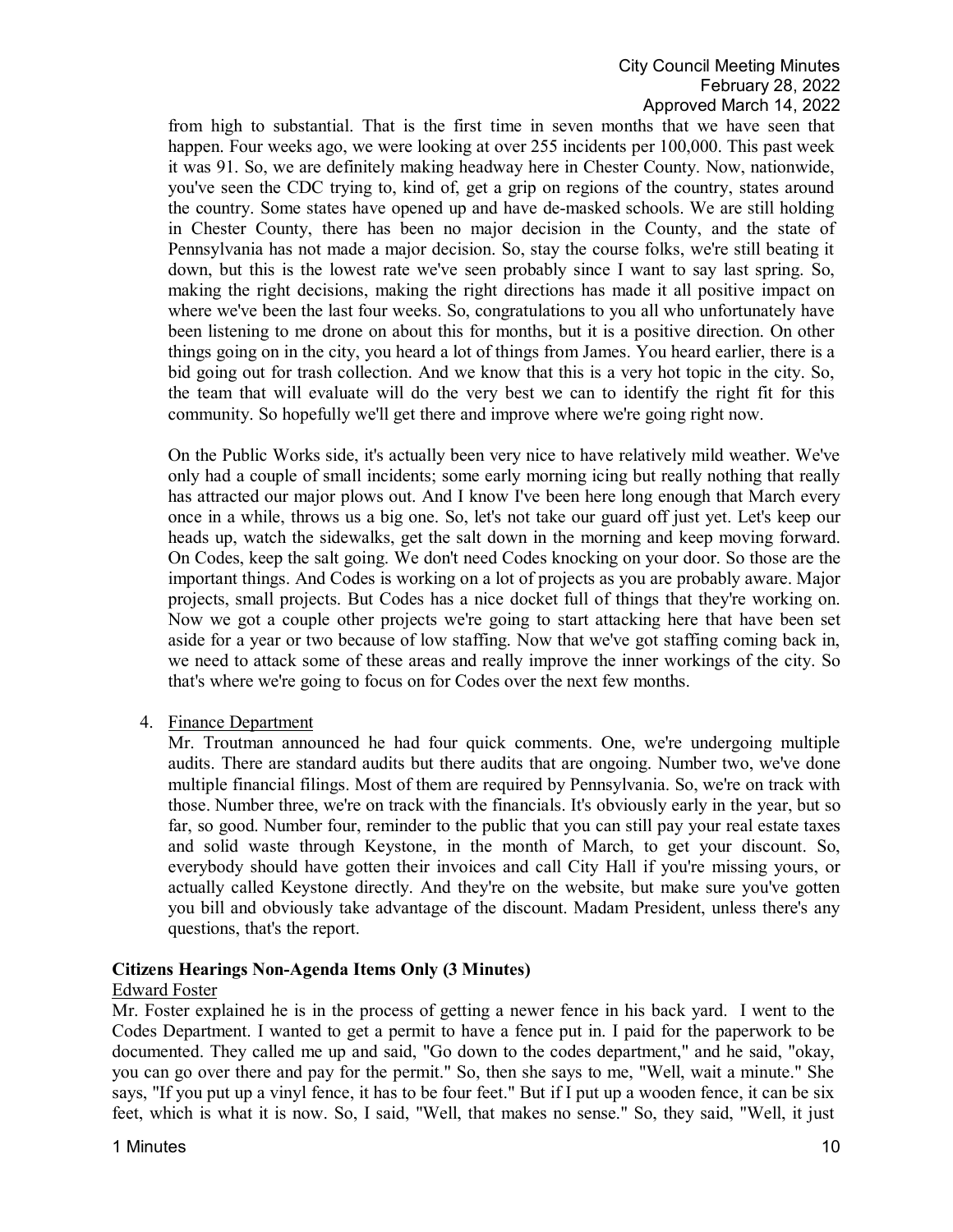obstructs the view." I said, "Well, if I put up a wooden fence it's going to obstruct the view too." The vinyl fence is more is more secure for my wife. I don't know the difference, okay? We're going to pay \$4,800 to have this fence put in, and now I find out they want me to put a four-foot fence in because they said that I live on a corner street. The fence is in the rear of our property, it faces the northern street. It's a one-way street, the stop sign is over this side, so it's not obstructing any view, okay? But because I'm changing the material, I have to put in a four-foot fence. I don't understand. That's not fair because what's going to happen is there's the carpenter bees eat at the fence, people come by and poke holes in the fence. I believe, it is children that are poking holes in the fence. So I have pictures here of the fence that I asked the city. Mr. Logan stated her would get the pictures after the meeting. Mr. Edwards stated he also had documentation from the doctor indicating that my wife who has Alzheimer's and dementia and her power of attorney, okay, for her estate and her person because she is an incapacitated person. So how am I, what am I supposed to do? Mr. Jefferson explained he could I can address some of this sir, and I just want to preface this by saying that I represent the city, and I'm not your attorney so I can't give you legal advice; however, you indicated that you're located on a corner lot. Based on my experience with discerning ordinates, I believe you're probably going to have two front yards. You're going to have a front yard that abuts any street frontage. So your property, although it may be likely rectangular, would have a front yard, a side yard, and a rear yard whereas other rectangular lots may have two side yards; one rear yard and one front yard. I did not review your application in detail, and I haven't seen it at all, actually. And I don't know what your property necessarily looks like. So I'm assuming it's a rectangular lot. One of the sections of the zoning ordinance says that fences used in the front yard between the sidewalk and the building shall not exceed four feet in height. That is at least one provision that I think the zoning officials may be referring to. Again, I can't be certain because I didn't speak to them prior to this meeting to figure out which section they specifically denied you for. But a lot of times, people on corner lots don't realize that they likely have two front yards even though the house is set up in a way that you would otherwise consider it a side yard. So that's just a very preliminary opinion. It's not anything that's official, and I certainly can't give you legal advice. But it sounds like a zoning request of some sort may be appropriate. I would recommend that you speak to the zoning officials regarding potentially appealing that to the zoning hearing board. But again, I can't necessarily—Mr. Foster stated the Zoning Hearing Board wants \$1,000 which is non-refundable no matter what decision is made Mr. Logan told Mr. Foster, he would meet with him after the meeting. Mrs. Hunt stated to Mr. Foster, that was Mr. Logan our manager. This is the gentlemen that I spoke with Council about, who had called me and I wanted to find out, along with him, the reasoning for being denied because of material. I understand how it's written. I understand that it is a part of that but I'd like to know the reason why. And he's also been before us before, with the issues with the trees from other properties that he takes very good care of his property. He goes over and beyond what he needs to do to make sure his property is, secure. So, I would like to be in on that and see what's going on and what we can do to help him get what he needs to have for his wife. Vice President Green asked if this is one of the Ordinances that is being looked at? Mr. Logan replied yes, we are in the process of amending our zoning ordinance. That's why something like that would probably take some time? Mrs. Hunt asked whatever happened to the property on 10th Avenue when they put up the fence? And I know that too was ended up being determined that they had two front yards? Yeah, two front yards. Did he have to change his fence or was it--? Vice President Green replied, yeah, his situation was the same. It wasn't really classified. You couldn't access his yard, and the sidewalk prohibited him from getting access. Mrs. Hunt told Mr. Foster, we're going to work closely with you to see what we can do to get things done for you.

#### Lauren Shannon Bailey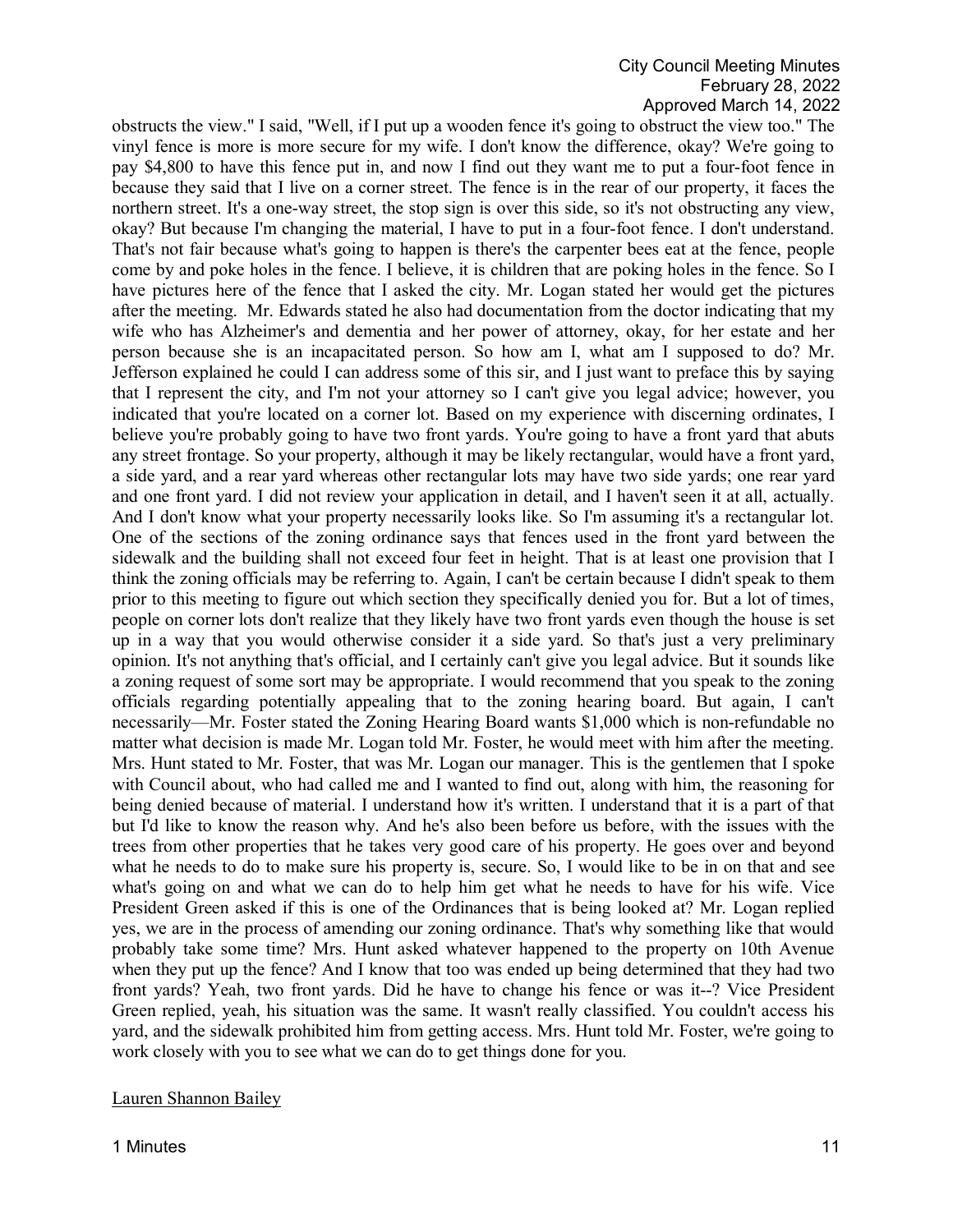Ms. Shannon Bailey thanked Madam President. I just wanted to validate-- I believe I heard Councilwoman Al Amin say that citizens are not aware that we have to call back within 24 hours if our trash is not picked up. I was not aware. I knew who I needed to call if it wasn't picked up but I didn't know I needed to call if not picked up within 24 hours. And I have had problems with my recycling usually, it's intermittent. And they were doing pretty good and then two weeks ago missed it. I have also submitted complaints to the Better Business Bureau. So, I wanted to just validate Ms. Al Amin. So, now that I know that information, I'm going to start sharing. And then quickly, some of the challenges of our school district. I wasn't really happy about that because I wasn't sure, and I still am not sure, how many parents will actually walk their children through that process because a lot of our families are dealing with trauma. But in any case, anything and everything supporting the families. And so, I just have some numbers here. We had 1,259 out-of-school suspensions. We had 651 black or African American truancy students. We had 322 Hispanic students that were truant. And we had, I think, 39 law enforcement encounters on children in to school. That's the school-to-prison pipeline here. So, I'm certainly aware that you are all aware of some of the challenges that we've had, but I thought it would be important just to remind us of what we're dealing with in terms of the challenges that our youth are experiencing. And I realize these parents or guardians are responsible, but for whatever reason parents or guardians don't always make the right decision. I was abandoned by both my parents. Never met my dad. He left no information for me. So, I know a few of what that is. So, I just wanted to share that information. Again, kudos to Chief and his department. Because God knows we need all the help that we can get. We need to get support for our people, so. Thank you.

Vice President Green made a motion to close citizens hearings on non-agenda items; Ms. Allen seconded the motion. Motion passed 6-0.

#### **Special Events**

President Lavender Norris announced various special events submitted to the City. First off, this is just for knowledge. We had an application for a carnival. Event day August 3rd through August 6th. This is Mr. Fonz Newsuan, which is for August 3rd through August 6th. A carnival. And then we also have a African American Cultural Fair. July 23rd to July 31st. And again, that is the African American Cultural Fair. And one more will be the 2022 Chester County Vintage Men's Softball League. Ages 55 and up. They called it vintage. that will go from May through July. There are special events occurring in the city. Awesome. Awesome. And again, this is just FYI, they've already submitted their applications and the good thing about it is Council doesn't determine. That's up to our manager.

# **Council Comments**

Mr. Folks stated it's good to be back. Good to be in the house. Thanks everybody for coming out. Mr. Dantzler we are praying for you. Hope you know that. Hope something good could come about that. We are praying for you. And to Council, good job.

Mrs. Hunt wished everyone a good evening. It is good to be here with all my colleagues. And to the staff, I appreciate all that you do for the city. Mr. Dantzler and Ms. Dudley thanks for coming out. And Mr. Foster as well, we'll be working with you to make sure to find resolve. Everyone please have a good evening. Thank you.

Ms. Allen thanked everyone for coming out and wished them good night.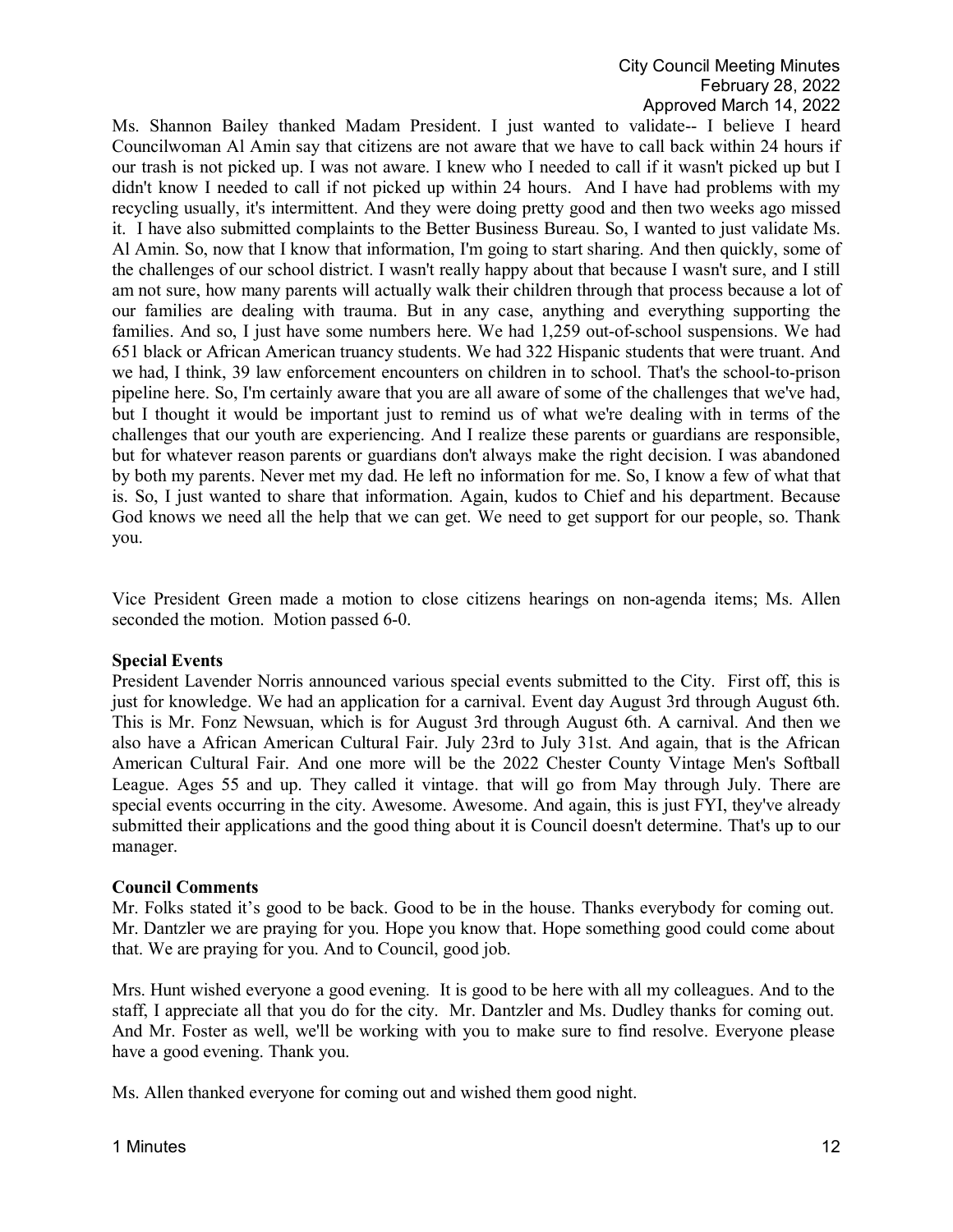Ms. Al Amin thanked everybody for coming tonight. Those that came in person and via Zoom. And we have a lot of exciting things happening in Coatesville and I just look forward to continuing to work with my colleagues, and I hope everybody has a good night.

Vice President Green thanked everyone for their attendance here, in person, and on Zoom. Ms. Shannon Bailey thank you for your education resolution. I'm glad that your organization was able to get insured. The resolution from the other places and the other municipalities. You do work with numbers, so it's really important that the surrounding communities support their district. So once our district bought into this, there's no reason why we should not support it. Our youth are very important. And you could say it starts at home which it does, but the educational pieces at school is very different. I watched on TV this morning, they're highlighting a school in Philadelphia, that did not have books for the students. They didn't have a PA system, how to get the announcements and all of that. And organizations rallied together, honor the teachers, and gave them what they needed. So sometimes you can take for granted that our students are being taken care of. So, when we looked at our district and see how much money we're not getting and how much money that is really needed to fully educate our students, so I appreciate your efforts and your organizations and the support team. So, thank you very much. Thanks again for the staff for all that they do, especially, [inaudible]. [laughter] No, it's important. There's a lot going on in the City of Coatesville, and I'm always the one-- I just always want to make sure that we're doing things fair and equitable. It's a [inaudible]. This corporate study is something that we needed for a very long time. And I was so excited when I came out there to meet with the gentleman who was doing the study for us. We've got to figure it out. We've got to figure out what we're doing, but we have to be fair and equitable in the process. So, I know your wife will not like my comment, but they're fair and equitable to the community. But what I'm saying is it's real important that we're fair and equitable in the community. I'm just trying to play and understand everybody's role here and how we get this figured out. And I hope that we're able to make some type of arrangement that is fair to the city and the residents and also to the business. Yeah. That's why I made it a point of making sure that I will be available to attend the meeting so that we can do this. But I just want to say thank you very much and everyone have a good night.

President Lavender Norris explained it is vital that our community understands that when we were elected as council members, the city charter and the code was already in existence and our duty is to ensure and empower our staff to enforce the code. It's not for us to create a hardship, it's not for any type of dissention or separation or us and them. We are residents, we're council members, we're Coatesville. Not just us on this side, but you on the other side. We're all Coatesville, we all want what's best for the city, so please don't think we're doing anything to hurt, harm, or make you feel anything other than good about the city. I just know that I've read and I believe, and I hold fast to be not weary in well-doing. In due season, you'll reap. You'll get there if you don't quit. Don't stop fighting for what you believe and know to be right. You'll be misunderstood. However, as long as you know your path, don't deter. Don't fall on one side or the other. Stay focused. Fight for what you know to be right. I thank you all for coming out. I appreciate you all that have hung out both online and in the building with us. Yes, we certainly have a lot of work to do, and in that work being done, it will only show that we did it together.

Chief Laufer stated just thought it might be appropriate to mention that earlier this evening, police department responded to call, heard the gunshot, death of a four-year-old child. The investigation is still ongoing, so not at liberty to release the cause. But just keep this family in your thoughts and prayers. It's a family in the city here that's grieving tonight over the death of the four-year-old child